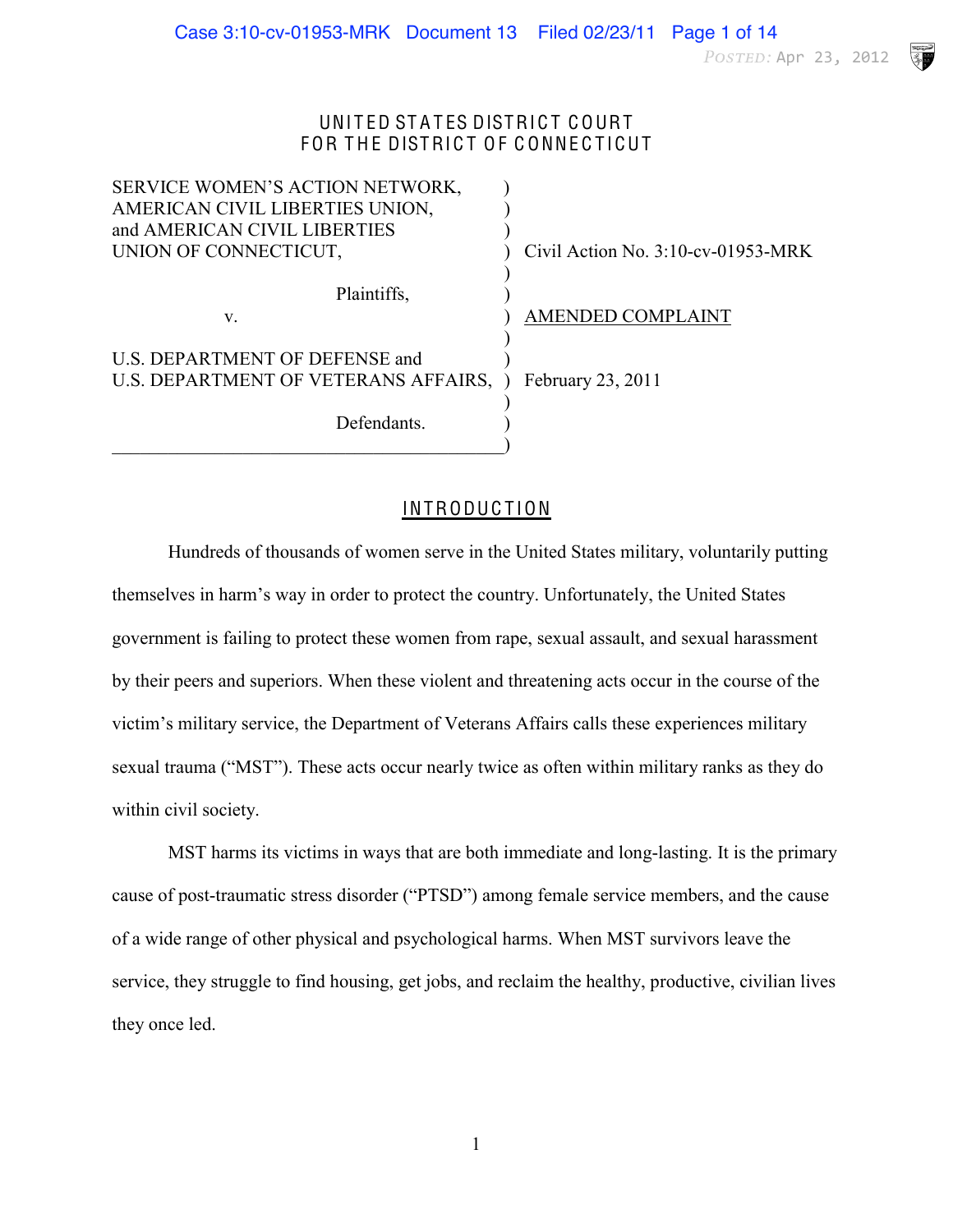### Case 3:10-cv-01953-MRK Document 13 Filed 02/23/11 Page 2 of 14

The Service Women's Action Network, the American Civil Liberties Union, and many other advocates have been warning the government about this problem for years. Yet, the government has not taken the steps necessary to end the MST crisis. Service members still are not adequately protected from MST while they serve, and victims are still not adequately cared for after they leave. The government has resisted releasing information that might show the true scope of the problem or highlight its own negligence – information that must be known for the problem to be solved.

### A MENDED COMPLAINT FOR DECLARATORY AND INJUNCTIVE RELIEF

1. This is an action under the Freedom of Information Act ("FOIA"), 5 U.S.C. § 552, for declaratory relief that the United States Department of Defense ("DOD") and the United States Department of Veterans Affairs ("VA") have failed to comply with FOIA by improperly withholding documents, and for injunctive relief to compel the production of agency records improperly withheld from Plaintiffs by Defendants DOD and VA.

2. Plaintiffs seek to obtain the release of records on a matter of public concern, namely, the prevalence of MST within the armed services, the policies of DOD and VA regarding MST and other related disabilities, and the nature of each agency's response to MST.

### JURISDICTION AND VENUE

3. This court has jurisdiction over this matter pursuant to 5 U.S.C. § 552(a)(4)(B) and 28 U.S.C. §§ 1331 and 1361.

4. Venue lies in this district under 5 U.S.C.  $\S$  552 (a)(4)(B) and 28 U.S.C.  $\S$  $\S$  1391(e)(3) as complainant ACLU of Connecticut resides and has their primary place of business in the District of Connecticut, and no real property is involved in the action.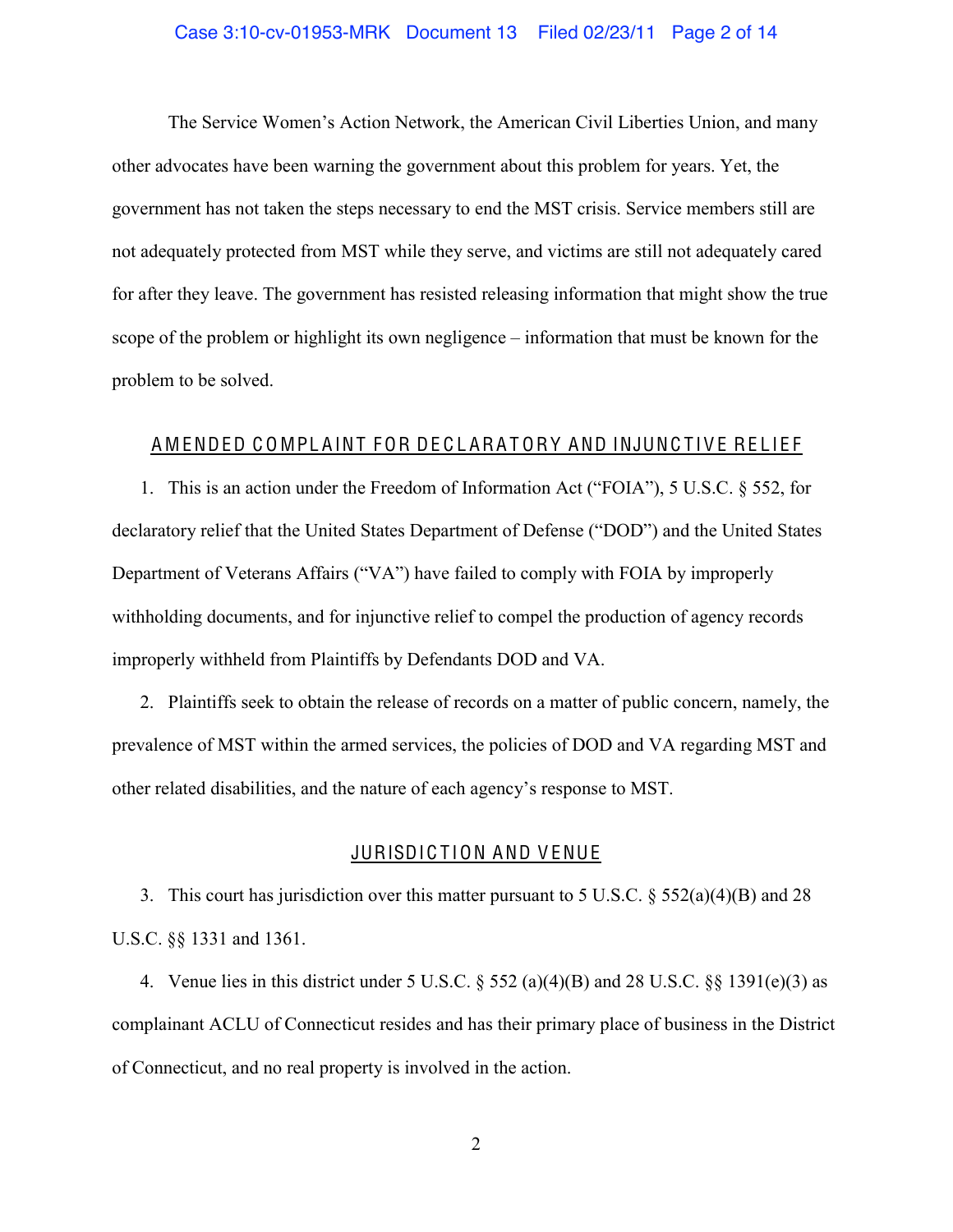### **PARTIES**

5. Plaintiff Service Women's Action Network ("SWAN") is a nonpartisan, nonprofit organization that supports, defends, and empowers current service women and female veterans through advocacy initiatives and community programs. SWAN seeks to transform military culture by securing equal opportunity and the freedom to serve in uniform without the threats of harassment, discrimination, intimidation, and assault. SWAN resides and has its principal place of business in New York City, New York.

6. Plaintiff American Civil Liberties Union ("ACLU") is a national, nonpartisan public interest organization of more than 500,000 members, dedicated to protecting the constitutional and civil rights of individuals. Through its Women's Rights Project, ACLU has long been a leader in legal battles to ensure women's full equality. In recent years, the ACLU Women's Rights Project has taken a primary role at the local, state, and national levels to ensure governmental accountability for violence against women and girls through litigation, policy advocacy, and public education. ACLU resides and has its principal place of business in New York City, New York.

7. Plaintiff ACLU of Connecticut ("ACLU-CT") is a non-profit, non-partisan membership organization dedicated to protecting individual civil rights and the principles of individual liberty embodied in the United States and Connecticut Constitutions. The ACLU Foundation of Connecticut, the litigation arm of ACLU-CT, engages in litigation in state and federal courts. ACLU-CT has approximately 6,000 members in the State of Connecticut and it resides and has its principal place of business in Hartford, Connecticut.

8. Defendant United States Department of Defense ("DOD") is the federal agency responsible for coordinating and supervising government activity relating directly to national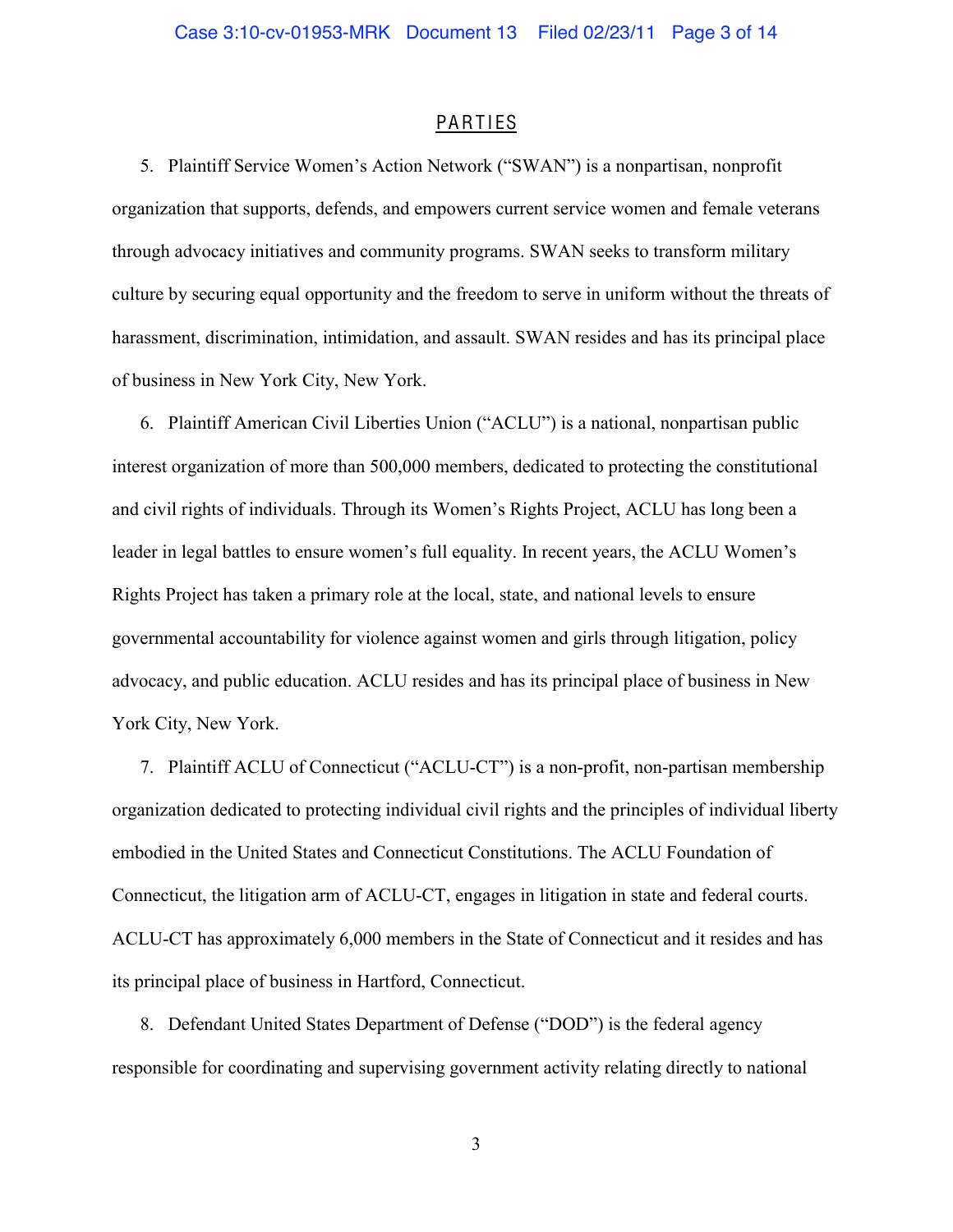### Case 3:10-cv-01953-MRK Document 13 Filed 02/23/11 Page 4 of 14

security and the United States armed forces. DOD is an agency within the meaning of 5 U.S.C.  $\delta$  $552(f)$ .

9. Defendant United States Department of Veterans Affairs ("VA") is the federal agency responsible for helping veterans by providing certain benefits and services. VA is an agency within the meaning of 5 U.S.C. § 552(f).

### STATEMENT OF FACTS

# Members of the United States Military Experience Military Sexual Trauma at an Alarmingly High Rate

10. Thousands of members of the United States military experience sexual harassment, sexual assault, or rape at some point during their service. These unwanted or threatening sexual acts often cause psychological trauma and are referred to as MST.

11. Sexual assault pervades the ranks of the American military. In the last decade, tens of thousands of service members, both female and male, have reported experiencing some form of sexual assault, harassment, or trauma.

12. Female service members are especially likely to experience MST. When women leave civilian life for the military, their risk of being sexually assaulted doubles. Surveys show that nearly one in three women report being sexually assaulted during their time of service. Other surveys show that over 70 percent of women and 40 percent of men report experiencing some form of sexual harassment during their service.

13. Surveys and studies indicate that between 6 and 23 percent of women experience at least one attempted or completed rape during their service period, depending on the decade. And the story gets worse: 37 percent of military rape victims experience multiple rapes, and 14 percent experience gang rape.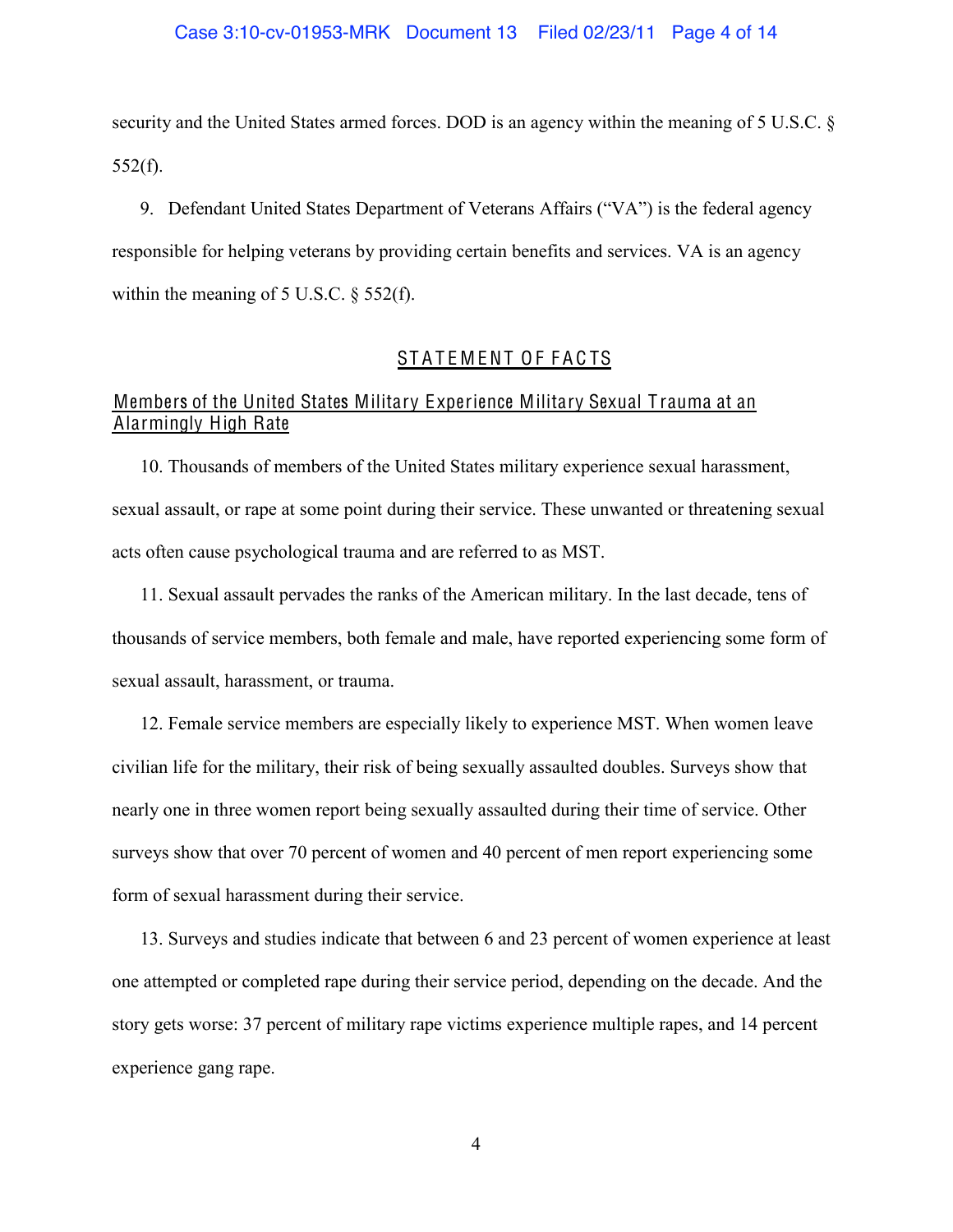### Case 3:10-cv-01953-MRK Document 13 Filed 02/23/11 Page 5 of 14

14. Due to underreporting, the prevalence of MST is likely far greater than current reports suggest. Fear, uncertainty, military dynamics, and military structure prevent victims from reporting approximately 80 percent of the unwanted or threatening sexual acts that they experience.

15. The MST crisis appears to be growing. DOD reports show that the number of reported sexual assaults increased 73 percent between 2004 and 2006. More recent DOD reports confirm this trend, showing that the number of assaults rose 11 percent between 2008 and 2009.

#### Military Sexual T rauma Severely Harms its Victims

16. MST harms its victims in many ways. Service members who experience MST often develop Post-Traumatic Stress Disorder ("PTSD") as a result. In fact, MST is the primary causal factor of PTSD for women in the military. Studies show that between 40 and 60 percent of women who are victims of MST develop PTSD. In one recent study, 71 percent of female veterans seeking VA disability benefits for PTSD reported being sexually assaulted during their military service. Female service members have twice the levels of PTSD and depression as their male counterparts.

17. To make matters worse, aspects of the military environment such as foreign settings, war zone exposure, multiple deployments, and military culture raise the risk of developing PTSD after experiencing MST. The impact of the military environment on MST victims explains why women who experience MST in the military are more likely than civilian women to develop PTSD.

18. MST continues to affect survivors after they leave the service. Victims of MST consistently report poorer psychological well-being, increased physical problems, greater depression and anxiety, and lower satisfaction with their health and work than non-victims.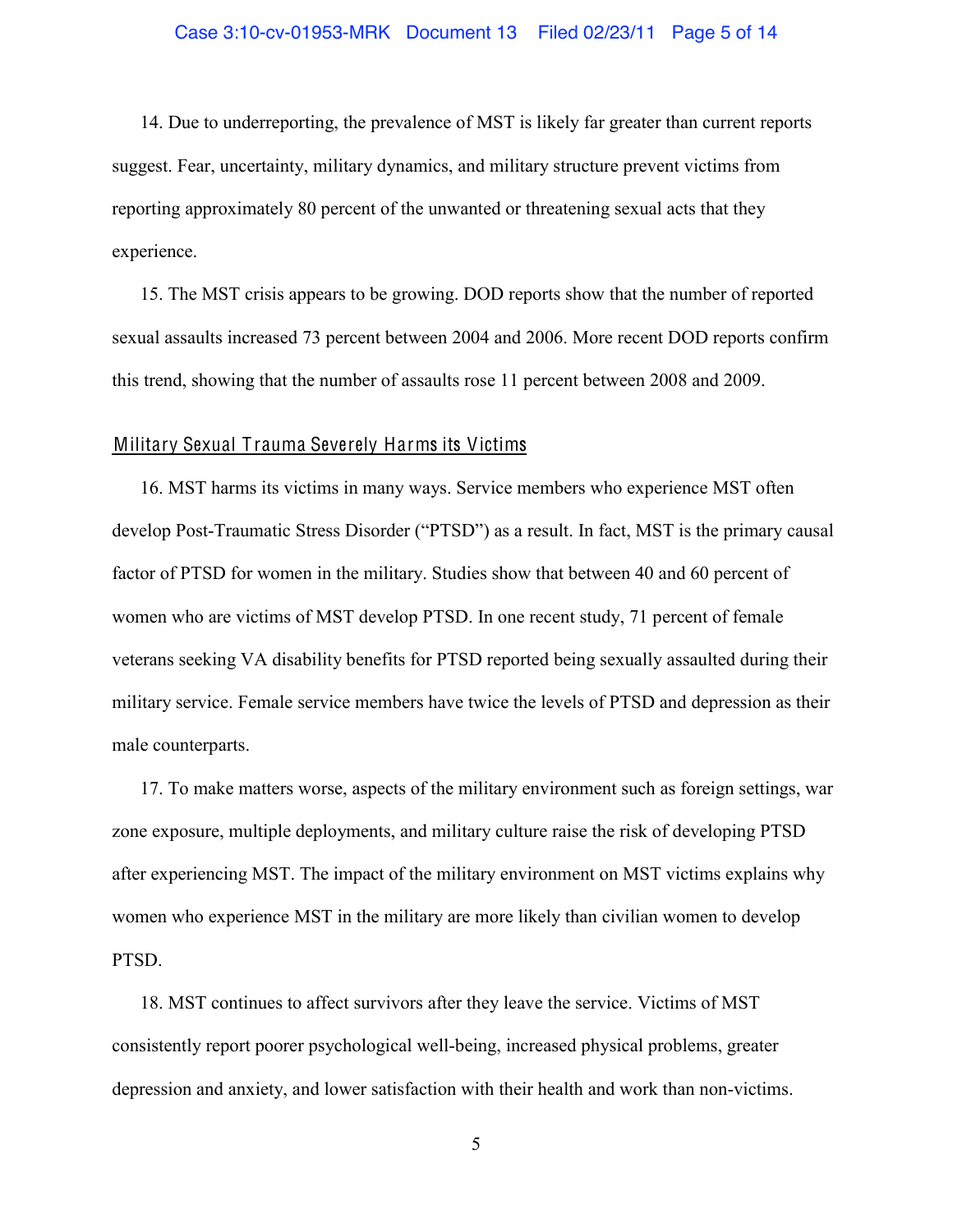### Case 3:10-cv-01953-MRK Document 13 Filed 02/23/11 Page 6 of 14

19. Survivors also struggle to adjust back to civilian life. They are less likely than nonvictims to have a job, more likely to fail to find work due to mental health problems, and more likely to engage in substance abuse.

20. Homelessness among female victims is particularly problematic. Although the number of homeless veterans has been declining over the last decade, the number of homeless female veterans has nearly doubled. Female veterans are now between two to four times more likely than civilians to end up homeless. The link between homelessness and MST is strong: one recent study showed that 40 percent of homeless female veterans have been sexually assaulted.

21. Overall, the harms of MST are severe, complex, long-lasting, and destructive to the victims and to the military units in which they serve.

# Advocates Have Alerted the Government to the Severity of the MST Crisis, but the Government Has Not Responded Adequately

22. SWAN and other advocacy groups have made it their mission to draw the government's attention to the prevalence of MST. In the course of a year, SWAN testified five times before the House Committee on Veterans on the MST crisis and the lack of gender-specific resources for women. SWAN was also instrumental in the drafting of the Defense Sexual Trauma Response Oversight and Good Governance Act ("Defense STRONG Act"), which would require DOD to improve the sexual assault reporting procedures and sexual assault training within the military.

23. The government has a number of tools at its disposal to prevent MST and to treat the physical and psychological harms that MST imposes on service members. On the prevention side, the government can and should prosecute and discipline offenders to demonstrate that it takes the problem seriously and deter sexual assault and sexual harassment.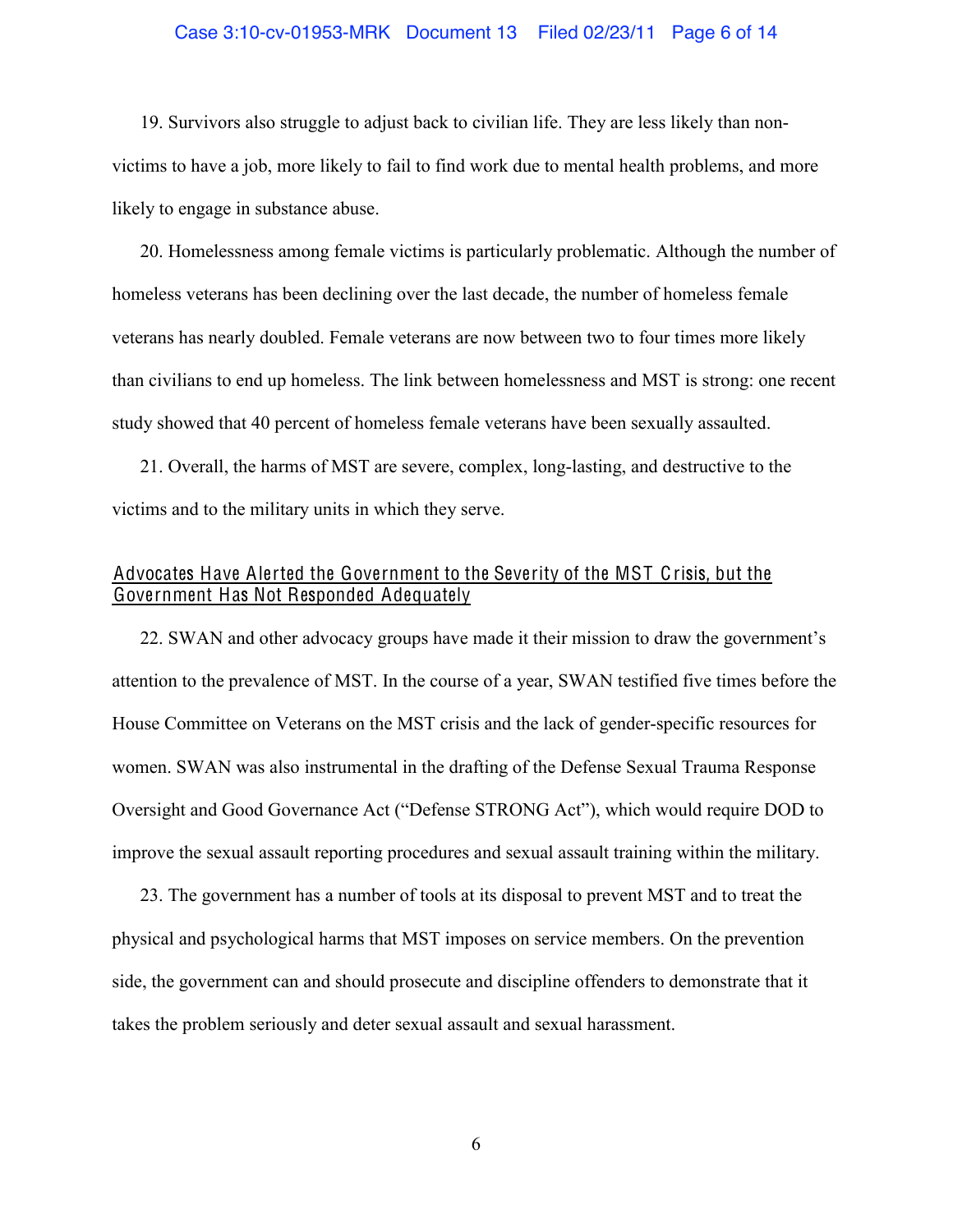### Case 3:10-cv-01953-MRK Document 13 Filed 02/23/11 Page 7 of 14

24. Moreover, the government can and should implement meaningful reforms that make it easier and safer for victims to report sexual misconduct.

25. On the treatment side, the government can and should pay for treatment of MST and the disabilities that stem from MST.

26. By all accounts, despite both the advocacy of organizations like SWAN and the range of tools the government has at its disposal, the government is still not protecting its service members from MST.

27. Even though MST is rampant in the military, the government only prosecutes 8 percent of military sex offenders. By contrast, domestic authorities prosecute 40 percent of all civilian sex offenders. This disparity is especially striking given the fact that the sexual assault of women occurs twice as frequently in the military as it does in civil society. The dearth of prosecutions casts doubt on the government's claim that it is serious about reducing and preventing MST within the military.

28. Furthermore, the government has not reformed its internal processes in ways that would allow victims to report unwanted or threatening sexual misconduct anonymously, without facing retribution and isolation. The DOD recently introduced a "restricted" reporting option that allows victims to confidentially access medical treatment for assault, without notifying command authorities and military criminal investigative organizations that would initiate legal action against their perpetrators. This change has not removed many of the barriers that prevent victims from being able to pursue and substantiate their claims in an effective way.

29. Military culture also has not condemned sexual violence. Victims who report perpetrators to superiors often face social isolation, retribution, and counter accusations. When victims are intimidated from reporting acts of sexual assault or harassment, or when corrective action is not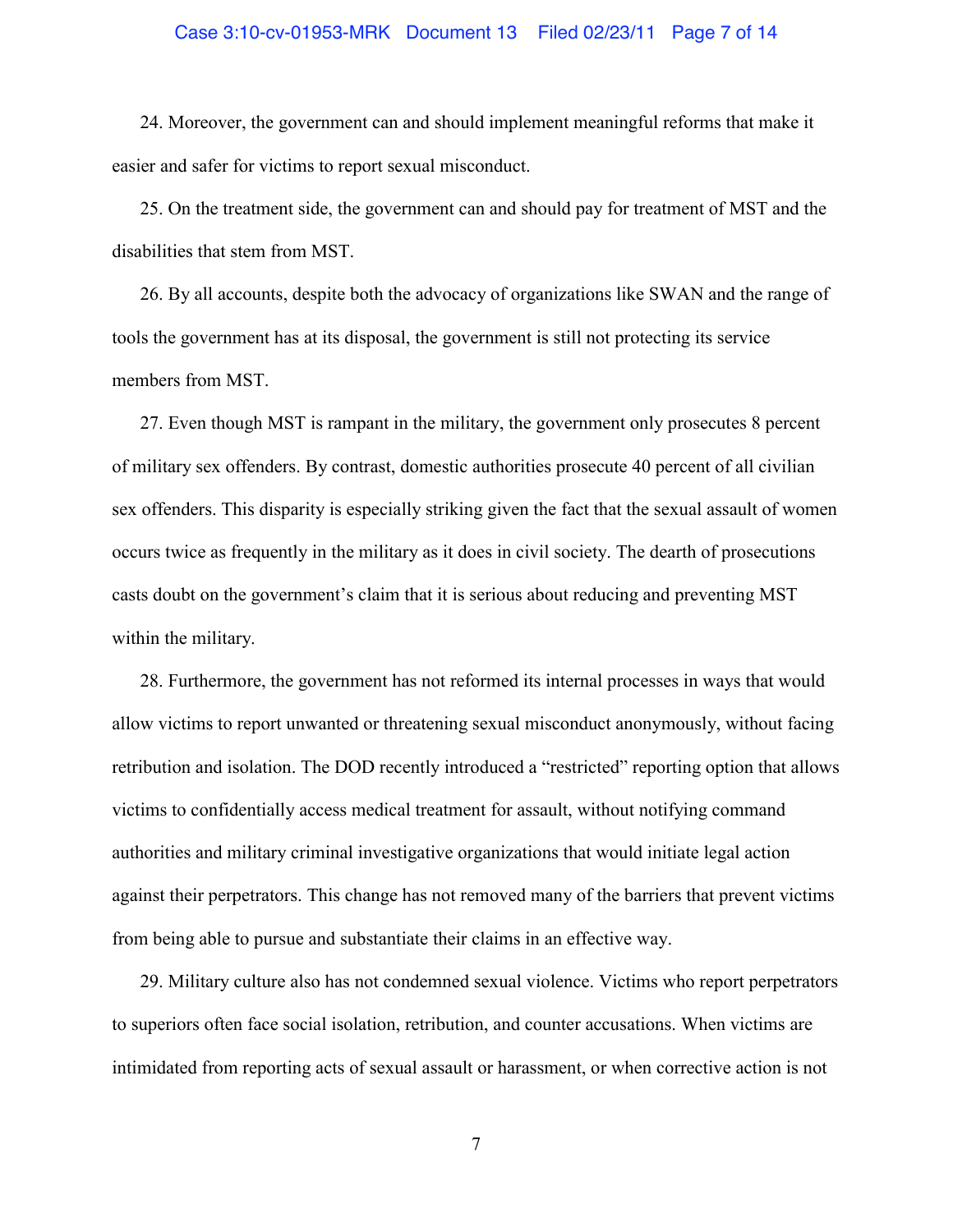### Case 3:10-cv-01953-MRK Document 13 Filed 02/23/11 Page 8 of 14

taken by superiors, victims are forced to continue living, working, and serving alongside their attackers.

30. The government also routinely refuses to pay for PTSD treatment for thousands of MST survivors. Veterans who file MST-related claims are consistently denied for failing to prove an "initial stressor" – an incident of sexual harassment, assault, or rape. These claims are denied even when victims have been diagnosed with PTSD by VA psychiatrists, psychologists, and counselors.

31. Many more survivors suffer from PTSD silently, having been intimidated from reporting the instance in the first place. If the government reformed reporting procedures and compensation requirements, it would have to confront the actual prevalence of MST and pay the actual cost that MST imposes on service members.

32. The government also has failed to budget sufficient resources to treat the MST survivors whom it deems deserving of care. For example, in 2006, the VA budgeted \$13 million to provide MST-related mental healthcare for recently separated Reserve and National Guard members after a VA report estimated that the annual cost to treat known cases of MST within that population would be \$20 million.

# The Government Has Refused to Release Information About the Magnitude of the Crisis or the Nature and Extent of Its Own Response

33. The public has a strong interest in the DOD and VA releasing information that reveals the extent to which MST pervades the military's ranks, the cost associated with treating MST, and the efforts these agencies are taking to combat the problem.

34. Despite this, the government has been reluctant to share information that reveals the true extent and cost of MST. For example, over a decade ago, the government commissioned a report on the problem of sexual assault in the military. The report was due in 2001. The government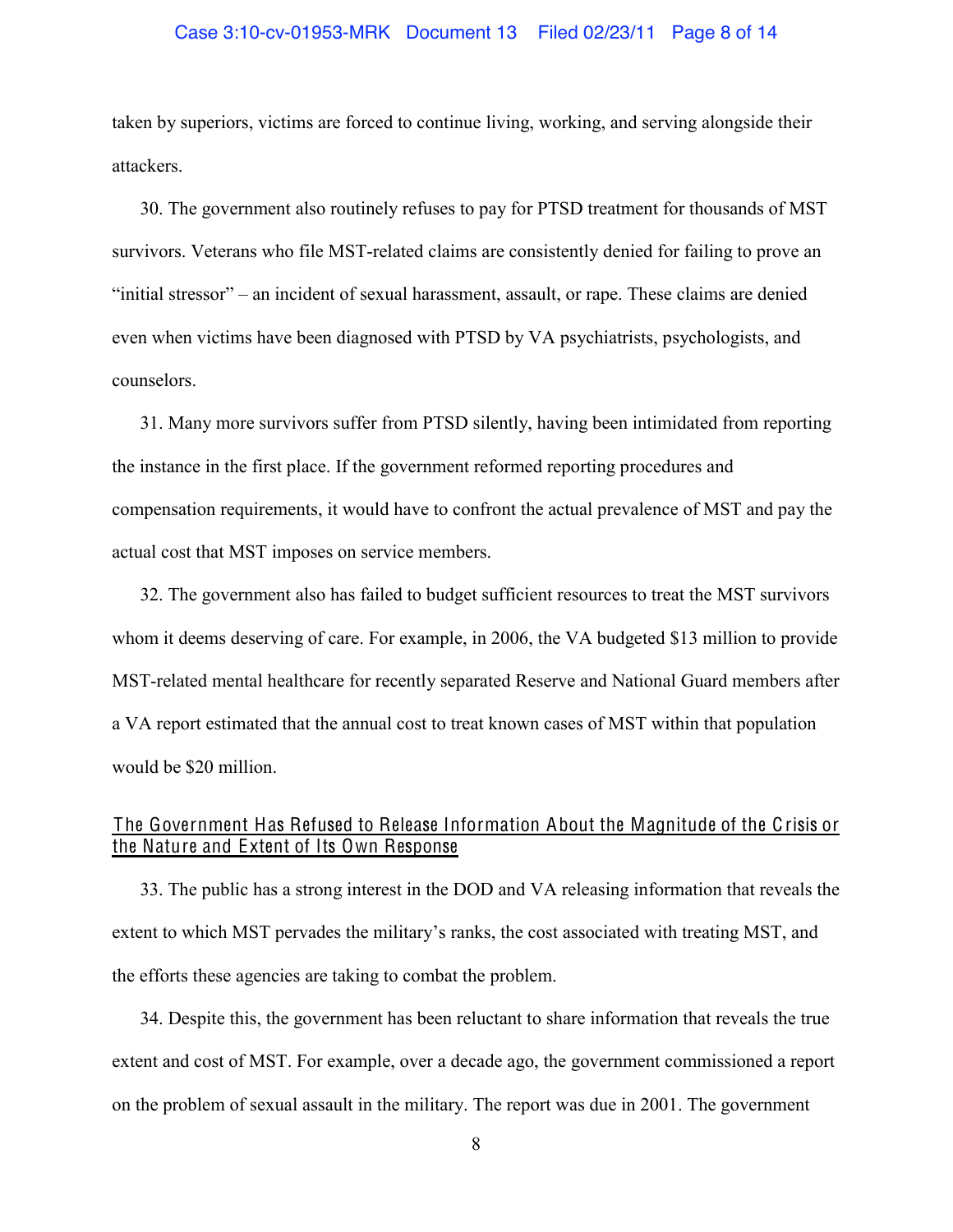### Case 3:10-cv-01953-MRK Document 13 Filed 02/23/11 Page 9 of 14

refused to release the report for years after its due date. The report eventually became public in 2005 when U.S. Representative Lane Evans obtained a copy of it. The report showed MST to be far more prevalent within military ranks than previously thought.

35. By maintaining a system that discourages sexual assault reporting, denying MST-related PTSD claims, allocating less money than known problems demand, and responding slowly to advocates' demands, the government has hidden the true cost of MST and has forced victims to silently bear it.

36. Much of the information about the extent and cost of the MST problem, along with the government's reluctance to prosecute offenders and treat victims, is not in the public sphere. The public has a compelling interest in knowing this information, given the potential enormity of the problem, the emotional and financial cost that it imposes on military service members, and the increasing number of women serving in Afghanistan and Iraq.

37. The public's interest is all the more compelling because taxpayers are financially responsible for the treatment of the MST survivors who successfully navigate the processes of applying for service-connected benefits for PTSD and related illnesses.

38. What is known about MST in the military suggests that there is a reasonable probability that a more extensive release of information will generate negative publicity for the DOD and VA. The information might show that the prevalence of MST is even higher than surveys and studies show, and that more must be done to prevent and treat it.

39. Just as the government has been slow to respond to the advocacy groups and politicians who have attempted to shed light on the MST crisis, it has refused to comply with its duty to produce MST-related documents under FOIA.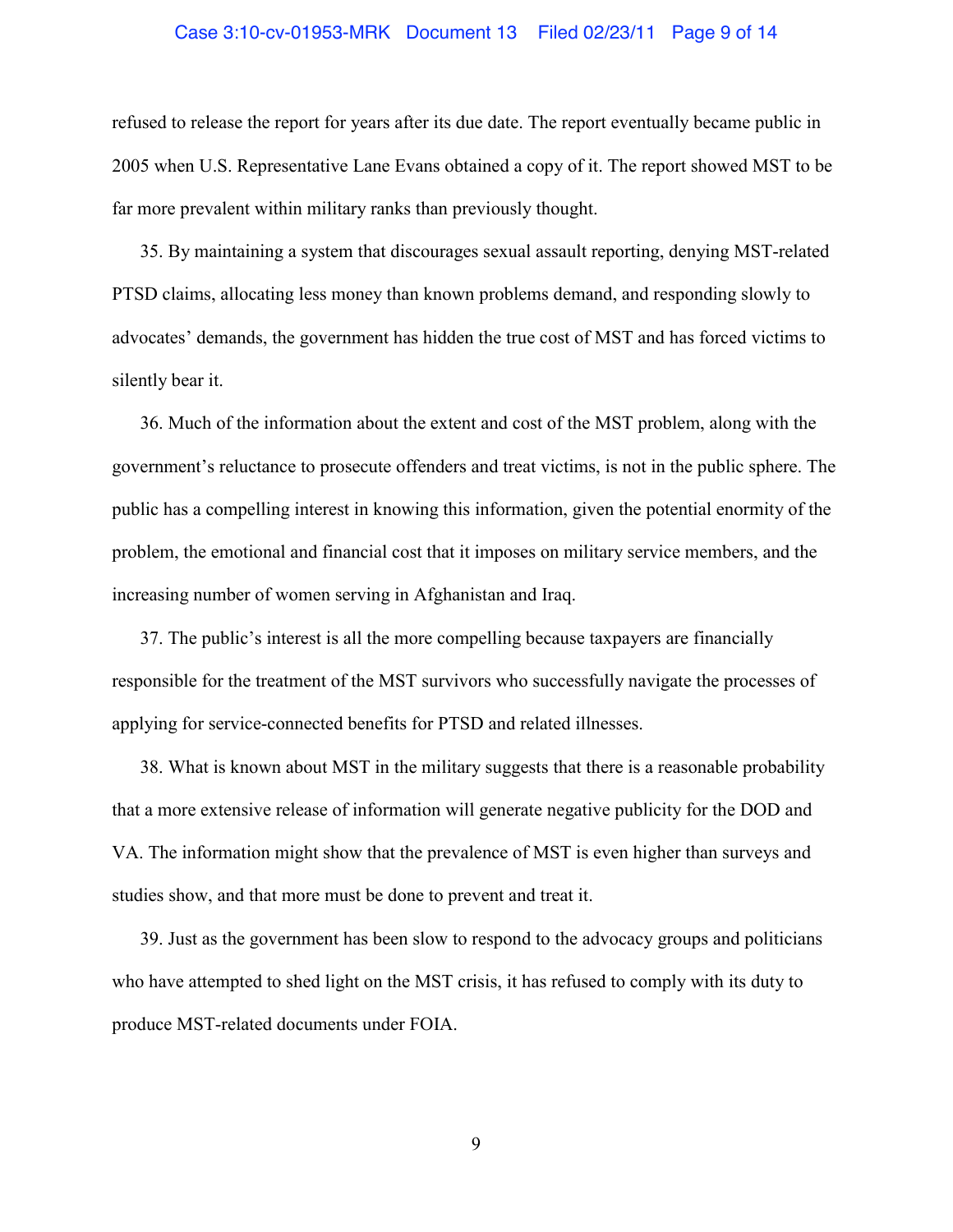### **Plaintiffs' FOIA Request to DOD**

40. By letter dated October 15, 2010, Plaintiffs submitted FOIA requests to six different offices within the DOD for records relating to the incidence of MST, equal opportunity complaints, and sexual harassment complaints in the armed services. The FOIA request also asked for documents relating to DOD's prosecution of sexual assault cases in the armed services. Plaintiffs submitted identical letters to the Department of the Navy, the Office of the Inspector General, the Department of the Air Force, the Department of the Army, the Commandant of the Marine Corps, and the Office of Freedom of Information. A copy of the letter sent to the Department of the Navy is attached to this complaint as Exhibit A.

41. DOD received the letters on October 15, 2010.

42. Before the filing of their original complaint on December 13, 2010, Plaintiffs received denials of fee waivers from the Office of Freedom of Information and the Office of the Inspector General, letters from the Office of Freedom of Information and the Office of the Inspector General claiming they could find no requested records, and a letter from the Army Crime Records Center refusing to search for the requested records. These were the only substantive correspondences received by Plaintiffs from the DOD up through December 13, 2010.

43. By letters dated December 16, 2010, Plaintiffs administratively appealed the decisions of the Army Crime Records Center, the Office of Freedom of Information and the Office of the Inspector General. Plaintiffs have received no substantive responses to any of their appeals.

44. Before the filing of their original complaint on December 13, 2010, Plaintiffs received no substantive responses from the Department of the Navy, the Department of the Air Force, the Department of the Army (aside from the correspondence for a subunit, as mentioned above), and the Commandant of the Marine Corps.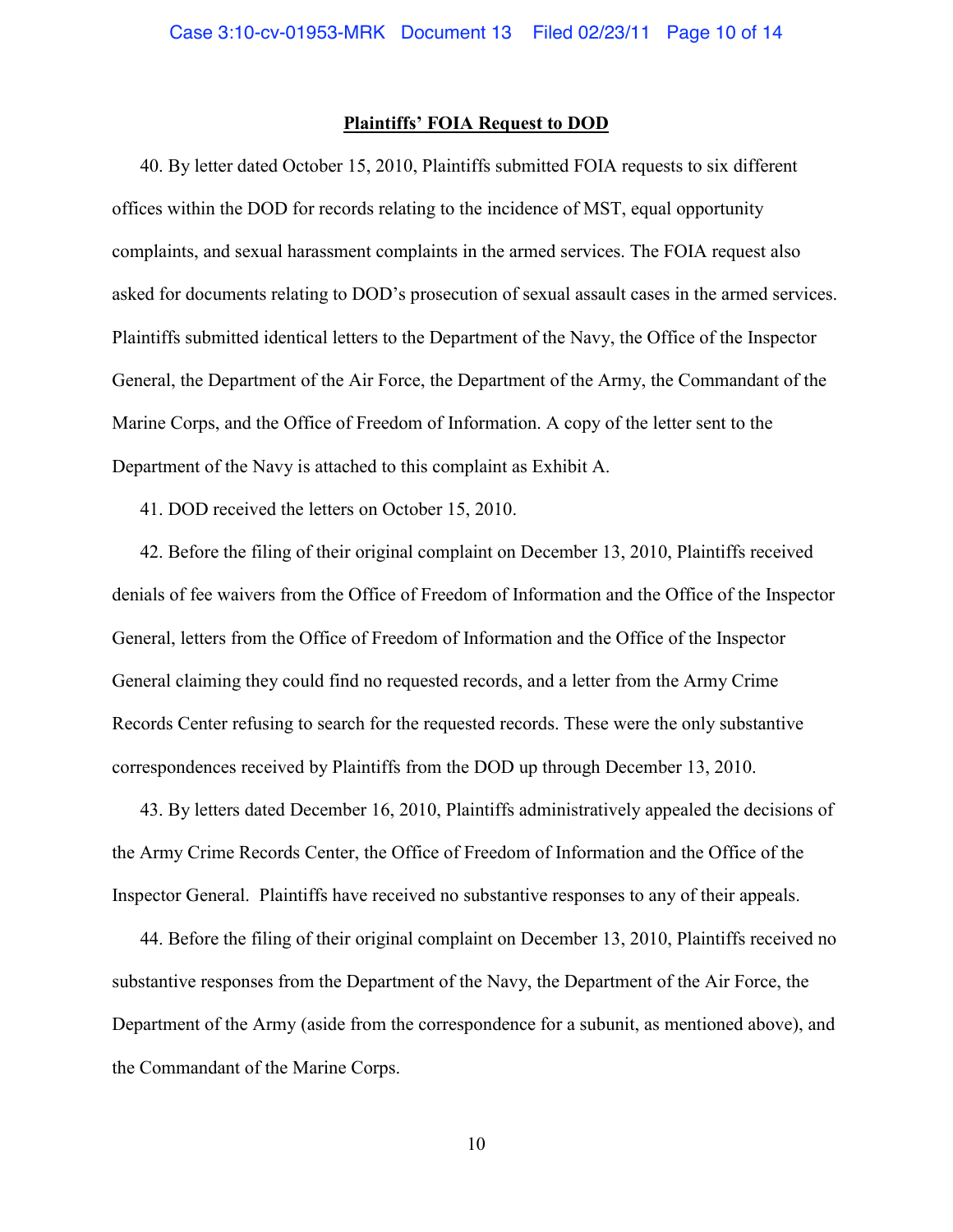45. To date, DOD has not provided the records requested by Plaintiffs in this FOIA request, notwithstanding FOIA's requirement of an agency response within twenty (20) working days.

46. Plaintiffs have exhausted the administrative remedies available for all of their FOIA requests to DOD. Therefore, all DOD units to which Plaintiffs sent FOIA requests are included in this complaint.

47. DOD has wrongfully withheld requested records from Plaintiffs.

### **Plaintiffs' FOIA Request to VA**

48. By letter dated October 15, 2010, Plaintiffs submitted FOIA requests to five different offices within the VA for records relating to the amount of benefits VA has awarded to veterans suffering from MST as compared to the amount of benefits VA has awarded to veterans suffering from other illnesses. Plaintiffs submitted identical letters to the Veterans Benefits Administration, the Board of Veterans Appeals, the Office of the General Counsel, the Office of Inspector General, and the Veterans Health Administration. A copy of the letter to the Veterans Benefits Administration is attached to this complaint as Exhibit B.

49. VA received the letters on October 15, 2010.

50. Before the filing of their original complaint on December 13, 2010, Plaintiffs received a response from the Board of Veterans Appeals providing partial records in response to some requests and claiming it cannot respond to others, along with responses from the Office of Inspector General and the Office of the General Counsel claiming that they do not possess any requested records. These are the only substantive correspondences received by Plaintiffs from the VA prior to Plaintiffs filing their complaint on December 13, 2010.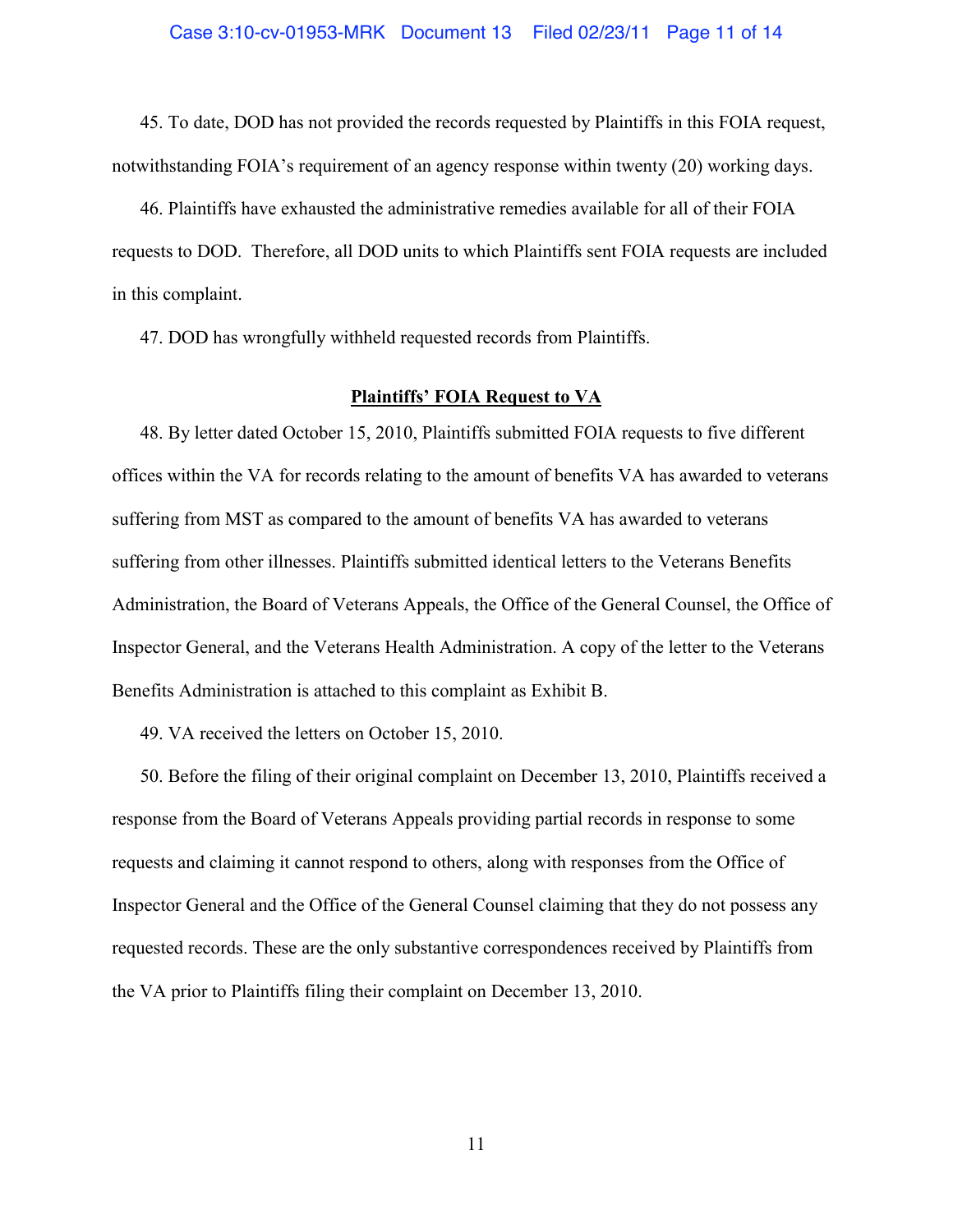### Case 3:10-cv-01953-MRK Document 13 Filed 02/23/11 Page 12 of 14

51. By letters dated December 16, 2010, Plaintiffs administratively appealed the decisions of the Board of Veterans Appeals, the Office of Inspector General, and the Office of the General Counsel. Plaintiffs have received no substantive responses to any of their appeals.

52. Before the filing of their original complaint on December 13, 2010, Plaintiffs received no substantive responses from the Veterans Benefits Administration and the Veterans Health Administration.

53. To date, aside from the small number of records provided by the Board of Veterans Appeals, VA has not provided the records requested by Plaintiffs in this FOIA request, notwithstanding FOIA's requirement of an agency response within twenty (20) working days.

54. Plaintiffs have exhausted the administrative remedies available for all of their FOIA requests to VA. Therefore, all of the units to which Plaintiffs submitted FOIA requests are included in this complaint.

55. VA has wrongfully withheld requested records from Plaintiff.

### FIRST CLAIM FOR RELIEF: Defendants DOD and V A Failed to Promptly Release Records **Responsive to Plaintiff's Request**

56. Plaintiffs repeat and incorporate every allegation contained in paragraphs 1-55 as if set forth in full.

57. DOD and VA's failure to release responsive records violated Plaintiffs' right to those records under 5 U.S.C.  $\S$  552(a)(3)(A).

# SE COND CLAIM FOR RELIEF: Defendants DOD and V A Failed to Make a Reasonable Effort to Search for Records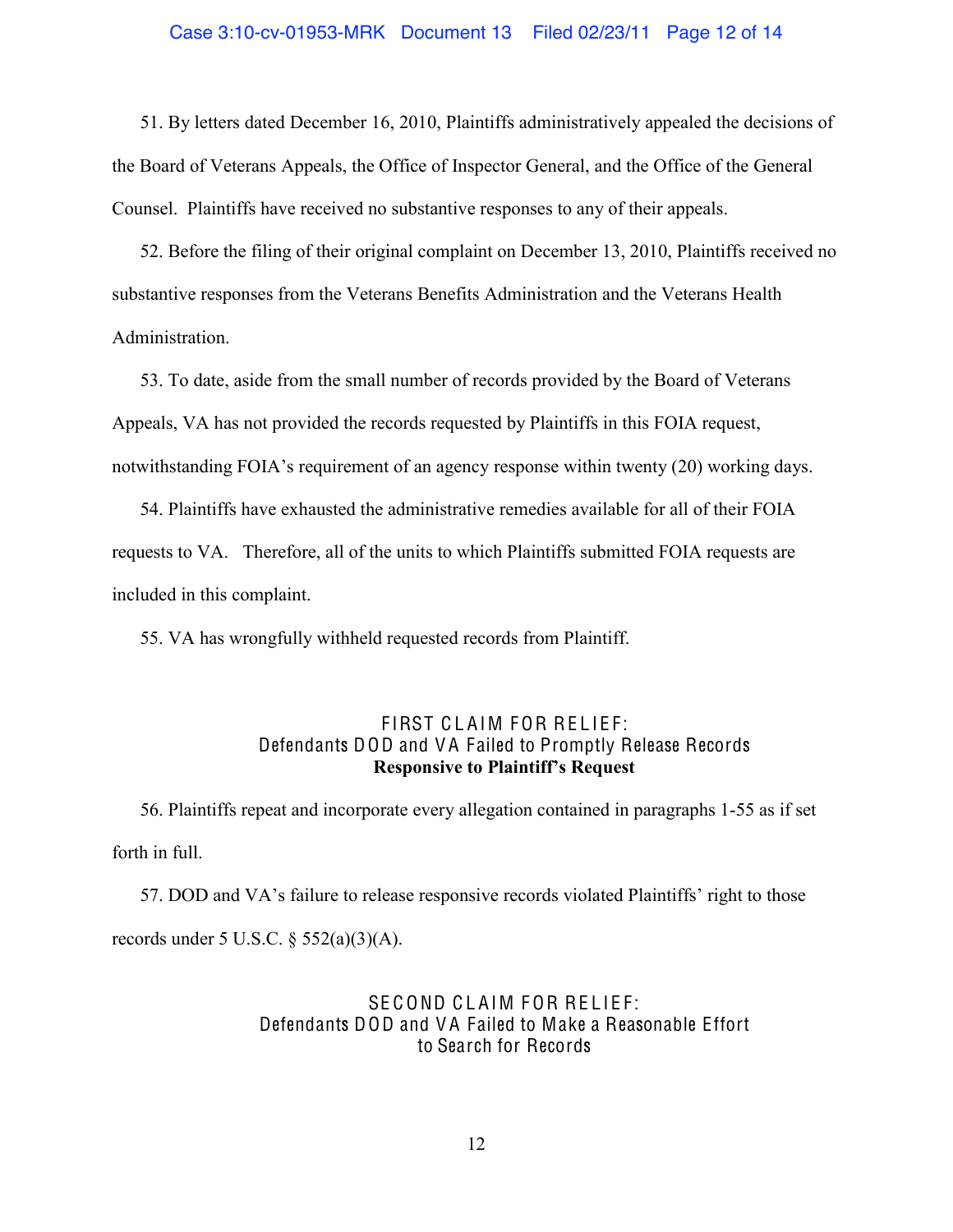58. Plaintiffs repeat and incorporate every allegation contained in paragraphs 1-55 as if set forth in full.

59. DOD and VA's failure to make a reasonable effort to search for responsive records violated Plaintiffs' rights under 5 U.S.C. § 552(a)(3)(C).

# Requested Relief

WHEREFORE, Plaintiffs respectfully request that this Court:

- 1) Order Defendants to disclose and release the requested records in their entireties and to make copies available to Plaintiffs.
- 2) Provide for expeditious proceedings in this action.
- 3) Award Plaintiffs costs and reasonable attorney's fees in this action as provided by 5

U.S.C.  $\S 552(a)(1)-(2)$ ; and

4) Grant any other relief the Court deems appropriate.

Dated: February 23, 2011 New Haven, CT

Respectfully submitted,

By: /s/ Michael Wishnie

Michael Wishnie ct27221 Sandra J. Staub, ct 28408 William Bornstein, Law Student Intern Legal Director Taylor Asen, Law Student Intern ACLU of Connecticut Sam Lim, Law Student Intern 2074 Park Street, Suite L Jerome N. Frank Legal Services Organization Hartford, Connecticut 06106 Veterans Legal Services Clinic (860) 523-9146 ext. 211 P.O. Box 209090 New Haven, CT. 06520-9090 (203) 432-4800